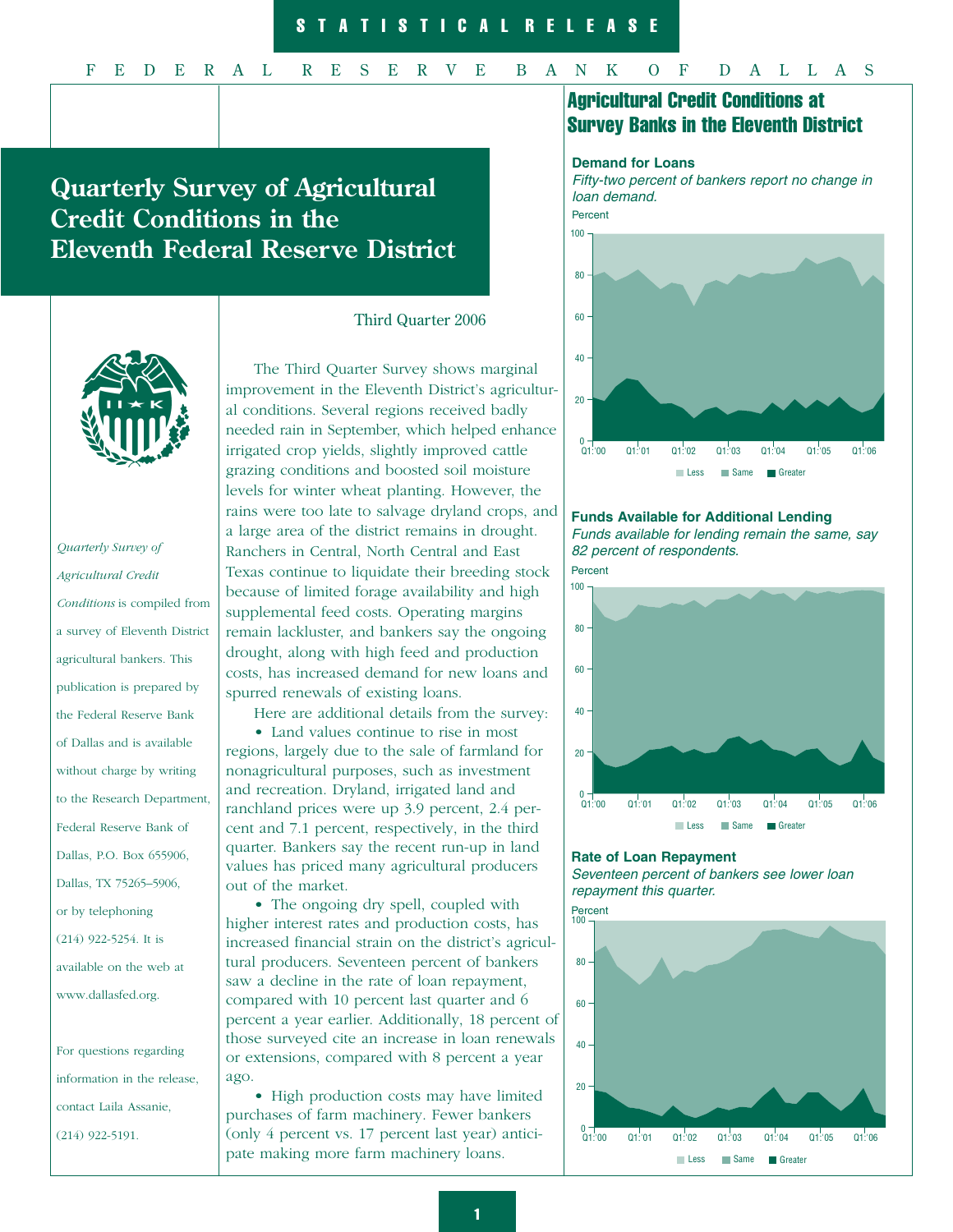# Agricultural Credit Conditions at Survey Banks in the Eleventh District



Note: Some of the volatility observed in agricultural loan levels is due to the acquisition of several Eleventh District banks by banks headquartered in other Reserve Districts.

## Loan–Deposit Ratios at Survey Banks

Average actual and desired ratios



#### DISTRIBUTION OF LOAN – DEPOSIT RATIOS

|               | <b>Banks Reporting (Percent)</b> |        |        |        |               |  |
|---------------|----------------------------------|--------|--------|--------|---------------|--|
|               | 2005                             | 2006   |        |        |               |  |
| <b>Ratio</b>  | <b>Oct.</b> 1                    | Jan. 1 | Apr. 1 | July 1 | <b>Oct.</b> 1 |  |
| Less than 41% | 18                               | 20     | 25     | 16     | 18            |  |
| 41% to 50%    | 16                               | 15     | 11     | 14     | 9             |  |
| 51% to 60%    | 14                               | 21     | 21     | 27     | 22            |  |
| 61% to 70%    | 15                               | 14     | 15     | 13     | 18            |  |
| More than 70% | 37                               | 30     | 28     | 30     | 33            |  |

#### INTEREST RATE — FIXED

|                            | <b>Average Rate (Percent)</b> |       |          |        |               |
|----------------------------|-------------------------------|-------|----------|--------|---------------|
|                            | 2005<br>2006                  |       |          |        |               |
|                            | <b>Oct. 1</b>                 | Jan.1 | Apr. $1$ | July 1 | <b>Oct. 1</b> |
| Feeder cattle              | 8.41                          | 8.86  | 8.96     | 9.37   | 9.61          |
| Other farm operating       | 8.53                          | 8.85  | 9.15     | 9.57   | 9.68          |
| Intermediate term          | 8.36                          | 8.72  | 8.84     | 9.19   | 9.36          |
| Long-term farm real estate | 7.97                          | 8.11  | 8.19     | 8.12   | 8.53          |

#### INTEREST RATE — VARIABLE

|                            | <b>Average Rate (Percent)</b> |        |          |        |               |
|----------------------------|-------------------------------|--------|----------|--------|---------------|
|                            | 2005                          | 2006   |          |        |               |
|                            | <b>Oct. 1</b>                 | Jan. 1 | Apr. $1$ | July 1 | <b>Oct. 1</b> |
| Feeder cattle              | 8.19                          | 8.26   | 8.53     | 9.10   | 9.47          |
| Other farm operating       | 8.33                          | 8.37   | 8.84     | 9.32   | 9.55          |
| Intermediate term          | 8.18                          | 8.20   | 8.62     | 9.18   | 9.48          |
| Long-term farm real estate | 7.81                          | 7.79   | 7.96     | 8.66   | 8.73          |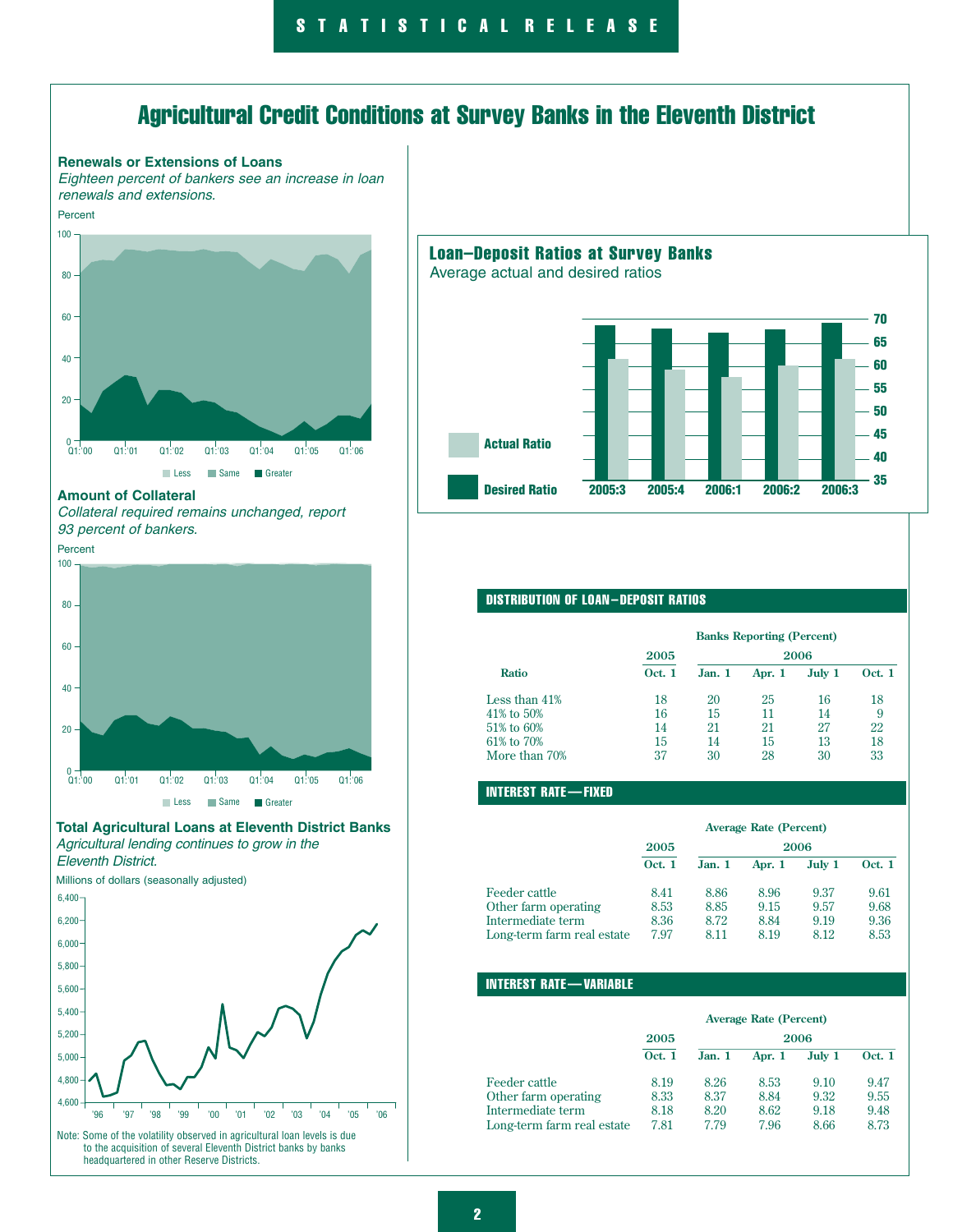# Rural Real Estate Values

## October 1, 2006

- <sup>1</sup> Number of banks reporting land values.
- <sup>2</sup> Prices are dollars per acre, not adjusted for inflation.
- <sup>3</sup> Not adjusted for inflation.
- n.r.—Not reported due to insufficient responses.





#### CROPLAND—DRYLAND

|                            |                           | Average                   | <b>Percent Changes<sup>3</sup></b><br>in Values from |                 |
|----------------------------|---------------------------|---------------------------|------------------------------------------------------|-----------------|
| Region                     | <b>Banks</b> <sup>1</sup> | Value <sup>2</sup>        | <b>Previous</b>                                      | <b>Previous</b> |
|                            |                           | <b>Third Quarter 2006</b> | Quarter                                              | Year            |
| <b>DISTRICT</b>            | 142                       | 970                       | 3.9                                                  | 15.4            |
| <b>TEXAS</b>               | 129                       | 982                       | 4.2                                                  | 16.5            |
| Northern High Plains       | 22                        | 358                       | 1.9                                                  | 8.9             |
| Southern High Plains       | 17                        | 422                       | $-1.6$                                               | 1.9             |
| Northern Low Plains        | 10                        | 412                       | 3.2                                                  | 3.3             |
| Southern Low Plains        | 11                        | 554                       | 1.3                                                  | 12.1            |
| <b>Cross Timbers</b>       | 13                        | 870                       | 4.4                                                  | 10.4            |
| <b>North Central Texas</b> | 20                        | 1,572                     | 0.3                                                  | 6.5             |
| <b>East Texas</b>          | 8                         | 1,208                     | 6.9                                                  | 36.4            |
| <b>Central Texas</b>       | 13                        | 1,948                     | 6.7                                                  | 27.1            |
| <b>Coastal Texas</b>       | 7                         | 1.005                     | 2.7                                                  | 0.3             |
| <b>South Texas</b>         | n.r.                      | n.r.                      | n.r.                                                 | n.r.            |
| <b>Trans-Pecos and</b>     |                           |                           |                                                      |                 |
| <b>Edwards Plateau</b>     | 7                         | 926                       | 5.3                                                  | 24.4            |
| Northern Louisiana         | 7                         | 900                       | $-0.2$                                               | 2.7             |
| <b>Southern New Mexico</b> | 6                         | 336                       | $-5.4$                                               | 10.9            |

## CROPLAND—IRRIGATED

|                            |                    | Average                   | Percent Changes <sup>3</sup><br>in Values from |                 |
|----------------------------|--------------------|---------------------------|------------------------------------------------|-----------------|
| Region                     | Banks <sup>1</sup> | Value <sup>2</sup>        | <b>Previous</b>                                | <b>Previous</b> |
|                            |                    | <b>Third Quarter 2006</b> | Quarter                                        | Year            |
| <b>DISTRICT</b>            | 93                 | 1,088                     | 2.4                                            | 11.6            |
| <b>TEXAS</b>               | 78                 | 1,011                     | 3.1                                            | 13.0            |
| Northern High Plains       | 20                 | 733                       | 0.9                                            | 9.5             |
| Southern High Plains       | 17                 | 847                       | 0.6                                            | 7.2             |
| Northern Low Plains        | 8                  | 731                       | 7.3                                            | 9.7             |
| <b>Southern Low Plains</b> | 7                  | 743                       | $-2.1$                                         | $\Omega$        |
| <b>Cross Timbers</b>       | 4                  | 1,701                     | 6.6                                            | 27.1            |
| <b>North Central Texas</b> | n.r.               | n.r.                      | n.r.                                           | n.r.            |
| <b>East Texas</b>          | 3                  | 1,439                     | 9.0                                            | 37.2            |
| <b>Central Texas</b>       | 7                  | 2,413                     | 0.5                                            | 19.1            |
| <b>Coastal Texas</b>       | 4                  | 1,152                     | $-0.4$                                         | $-4.4$          |
| <b>South Texas</b>         | n.r.               | n.r.                      | n.r.                                           | n.r.            |
| <b>Trans-Pecos and</b>     |                    |                           |                                                |                 |
| Edwards Plateau            | 6                  | 1,623                     | $-2.6$                                         | 2.6             |
| Northern Louisiana         | 7                  | 1,064                     | 0.3                                            | $-5.6$          |
| Southern New Mexico        | 8                  | 1,856                     | 1.0                                            | 8.6             |

#### **RANCHLAND**

|                            |                    | Average                   | Percent Changes <sup>3</sup><br>in Values from |                 |  |
|----------------------------|--------------------|---------------------------|------------------------------------------------|-----------------|--|
| <b>Region</b>              | Banks <sup>1</sup> | Value <sup>2</sup>        | <b>Previous</b>                                | <b>Previous</b> |  |
|                            |                    | <b>Third Quarter 2006</b> | Quarter                                        | Year            |  |
| <b>DISTRICT</b>            | 158                | 962                       | 7.1                                            | 30.2            |  |
| <b>TEXAS</b>               | 142                | 1,215                     | 7.3                                            | 32.8            |  |
| Northern High Plains       | 21                 | 272                       | $-0.6$                                         | 8.6             |  |
| Southern High Plains       | 13                 | 272                       | 7.2                                            | 17.6            |  |
| <b>Northern Low Plains</b> | 10                 | 373                       | 7.4                                            | 23.9            |  |
| <b>Southern Low Plains</b> | 10                 | 573                       | 3.5                                            | 22.1            |  |
| <b>Cross Timbers</b>       | 14                 | 1,132                     | 5.9                                            | 18.4            |  |
| <b>North Central Texas</b> | 22                 | 1,664                     | 0                                              | 8.5             |  |
| <b>East Texas</b>          | 18                 | 1,363                     | 3.8                                            | 17.5            |  |
| <b>Central Texas</b>       | 16                 | 2,597                     | 7.1                                            | 26.5            |  |
| <b>Coastal Texas</b>       | 6                  | 1.051                     | 6.4                                            | 10.3            |  |
| <b>South Texas</b>         | n.r.               | n.r.                      | n.r.                                           | n.r.            |  |
| <b>Trans-Pecos and</b>     |                    |                           |                                                |                 |  |
| Edwards Plateau            | 11                 | 1,214                     | 4.2                                            | 38.5            |  |
| Northern Louisiana         | 7                  | 748                       | $-3.6$                                         | $-6.2$          |  |
| Southern New Mexico        | 9                  | 240                       | $-6.4\,$                                       | 3.4             |  |